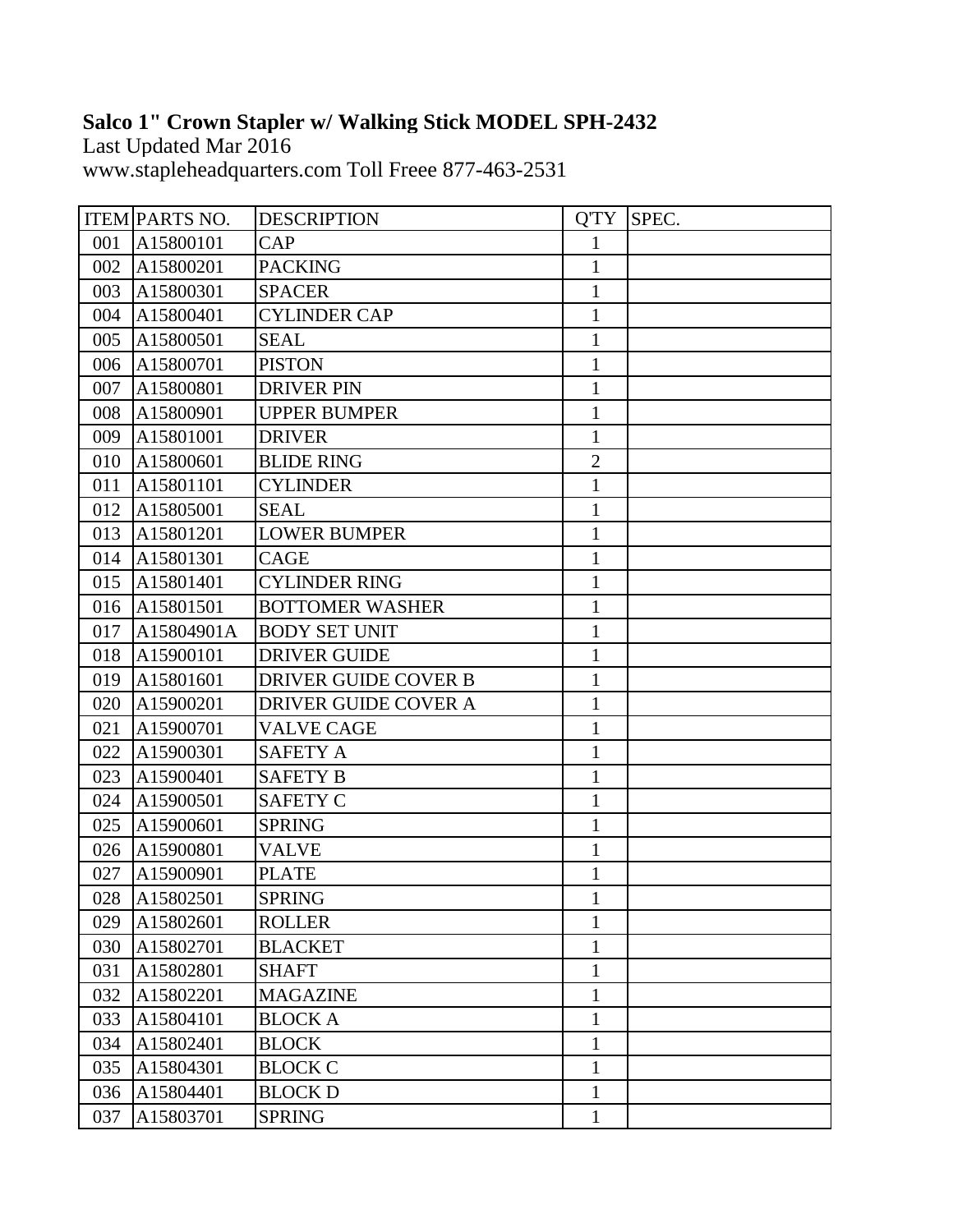| 038 | A15803901        | <b>TUBE</b>                 | $\mathbf{1}$   |                          |
|-----|------------------|-----------------------------|----------------|--------------------------|
| 039 | A15803801        | <b>SHAFT</b>                | $\mathbf{1}$   |                          |
| 040 | A15804001        | <b>COVER</b>                | $\mathbf{1}$   |                          |
| 041 | A15803501A       | <b>COVER C UNIT</b>         | 1              |                          |
| 042 | A15803601        | <b>SPRING</b>               | $\mathbf{1}$   |                          |
| 043 | A15803301A       | <b>COVER B UNIT</b>         | $\mathbf{1}$   |                          |
| 044 | A15803001A       | <b>COVER A UNIT</b>         | $\mathbf{1}$   |                          |
| 045 | A15802901        | <b>PUSHER</b>               | $\mathbf{1}$   |                          |
| 046 | A00106001        | WASHER                      | $\mathbf{1}$   |                          |
| 047 | A00105802        | <b>COVER</b>                | $\mathbf{1}$   | $1/4$ "- $18NPT$         |
| 048 | A15802101        | <b>NUT</b>                  | 1              |                          |
| 049 | A15802001        | <b>VALVE</b>                | $\mathbf{1}$   |                          |
| 050 | A15802301        | <b>SPRING</b>               | $\mathbf{1}$   |                          |
| 051 | A15801901        | <b>VALVE CAGE</b>           | 1              |                          |
| 052 | A15901001A       | <b>HANDLE UNIT</b>          | $\mathbf{1}$   |                          |
| 053 | A08603402        | <b>TRIGGER</b>              | $\mathbf{1}$   |                          |
| 054 | A15901801        | <b>BLOCK</b>                | $\mathbf{1}$   |                          |
| 055 | A00100802        | <b>AIR PLUG</b>             | $\mathbf{1}$   | <b>U.S.A. TYPE</b>       |
| 056 | A15901301        | <b>COVER</b>                | $\mathbf{1}$   |                          |
| 057 | A00300301        | <b>HANDLE GLEEVE</b>        | $\mathbf{1}$   |                          |
| 058 | A15902101        | <b>HOOK</b>                 | 1              |                          |
| 501 | BAB015250        | O-RING                      | $\overline{2}$ | $\Psi$ 1.5* $\Psi$ 25    |
| 502 | BAB030436        | O-RING                      | $\mathbf{1}$   | $\psi$ 3* $\psi$ 43.68   |
| 503 | BAB030420        | <b>O-RING</b>               | $\mathbf{1}$   | $\psi$ 3* $\psi$ 42      |
| 504 | <b>BAB020520</b> | O-RING                      | $\mathbf{1}$   | $\Psi^2*\psi^52$         |
| 505 | <b>BAB020400</b> | O-RING                      | $\mathbf{1}$   | $\Psi^2*\Psi^40$         |
| 506 | <b>BAB025550</b> | <b>O-RING</b>               | $\overline{2}$ | $\Psi$ 2.5* $\Psi$ 55    |
| 507 | BAC0405252       | HEX.SOC.HD.BOLT             | 5              | M5x0.8-25                |
| 508 | BAC0406252       | HEX.SOC.HD.BOLT             | $\overline{4}$ | $M6x1-25$                |
| 509 | <b>BAA030032</b> | <b>SPRING PIN</b>           | $\mathbf{1}$   | $\psi$ 3*32              |
| 510 | BAC0405302       | HEX.SOC.HD.BOLT             | 5              | M5x0.8-30                |
| 511 | BAC0203102       | <b>HEX.SOC.FLAT COUNTER</b> | $\overline{2}$ | M3x0.5-10                |
|     |                  | <b>SUNK HD. SCREW</b>       |                |                          |
| 512 | <b>BAI1211</b>   | <b>PU PLUG</b>              | 3              |                          |
| 513 | BAB017052        | <b>O-RING</b>               | $\mathbf{1}$   | $\Psi$ 1.78* $\Psi$ 5.28 |
| 514 | <b>BAA030016</b> | <b>SPRING PIN</b>           | $\mathbf{1}$   | $\psi$ 3*16              |
| 515 | BAC0604102       | HEX.SOC.HD.BOLT             | 3              | M4x0.7-10                |
| 516 | BAC0405102       | HEX.SOC.HD.BOLT             | $\mathbf{1}$   | M5x0.8-10                |
| 517 | BAC0406102       | HEX.SOC.HD.BOLT             | 3              | $M6x1-10$                |
| 518 | BAC0204102       | HEX.SOC.FLAT COUNTER        | $\overline{4}$ | M4x0.7-10                |
|     |                  | <b>SUNK HD. SCREW</b>       |                |                          |
| 519 | <b>BAI1401</b>   | <b>SILENCER</b>             | $\mathbf{1}$   |                          |
| 520 | <b>BAI0701</b>   | PU PLUG                     | $\mathbf{1}$   | $1/4$ "* $\nu$ 8;90°     |